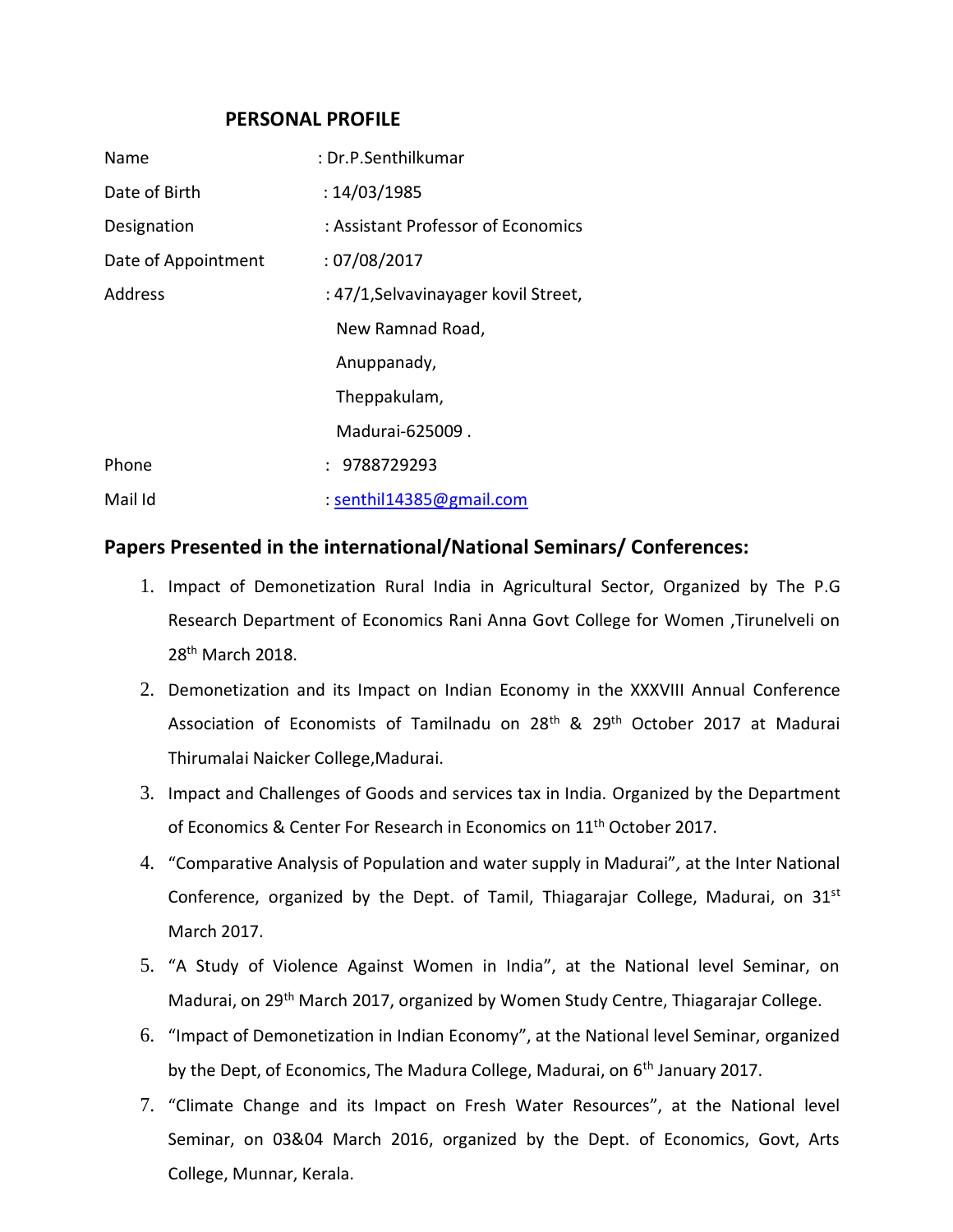- 8. "An Analysis of Environmental Quality Assessment in Madurai District", at the level Inter National Seminar, organized by the Dept. of Economics, Lady Dock College, Madurai, on 17<sup>th</sup>February2016.
- 9."An Analysis of Modern Banking System in India", at the National level Seminar, on 21st January 2016, organized by the Dept, of Economics, Hajee Karutha Rowther Howdia College Uthamapalayam, Theni.
- 10. "An Analysis on Consumption Pattern of Water Resources in India", at the National level Seminar, on 30<sup>th</sup> September-2015, organized by the Dept. of Economics, The Madura College, Madurai,
- 11. "An analysis of FDI in Indian Textile productivity post-Globalisation", at the National level Seminar, on  $11<sup>th</sup>$  &  $12<sup>th</sup>$  September-2014, organized by the Dept. of Economics, Devangar Arts College, Aruppukottai.
- 12. "FDI in Service Sector in India", at the National level Seminar, on  $1<sup>st</sup>$  Sept-2014, organized by the Dept. of Economics, The Madura College, Madurai.
- 13. "Changes and challenges of Inflation in India", at the National level Seminar, organized by the Research Department of Economics, Thiagarajar College, Madurai-09, on 21st &22nd August-2014.
- 14. "Analytical Perspectives on Fresh Water Resources", at the National level Seminar, organized by the School of Economics, Madurai Kamaraj University, Madurai-21, on 03rd & 04th March-2014.
- 15. "Challenges and Changes in Indian Agriculture", at the National level Seminar, on  $19<sup>th</sup>$ &20<sup>th</sup> September 2013, organized by the Research Department of Economics, Arul Anandar College, Karumadhur, Madurai District.
- 16. "Indian Agricultural Marketing A Review", at the National level Seminar, on 21<sup>st</sup> & 22<sup>nd</sup> Aug.2013, organized by the Department of Economics, Sri Ramakrishna Mission Vidyalaya College of Arts and Science, Coimbatore.
- 17. "Problems And Challenges Faced By Women Entrepreneur In India", at the National level Seminar, organized by the Women Study Centre Thiagarajar College, Madurai, on 14<sup>th</sup> & 15<sup>th</sup> March 2013.
- 18. "An Analysis of Management of India's Water Wealth", at the National level Seminar, on  $07<sup>th</sup>$  &  $08<sup>th</sup>$  March 2013, organized by the Research Department of Economics, Thiagarajar College, Madurai.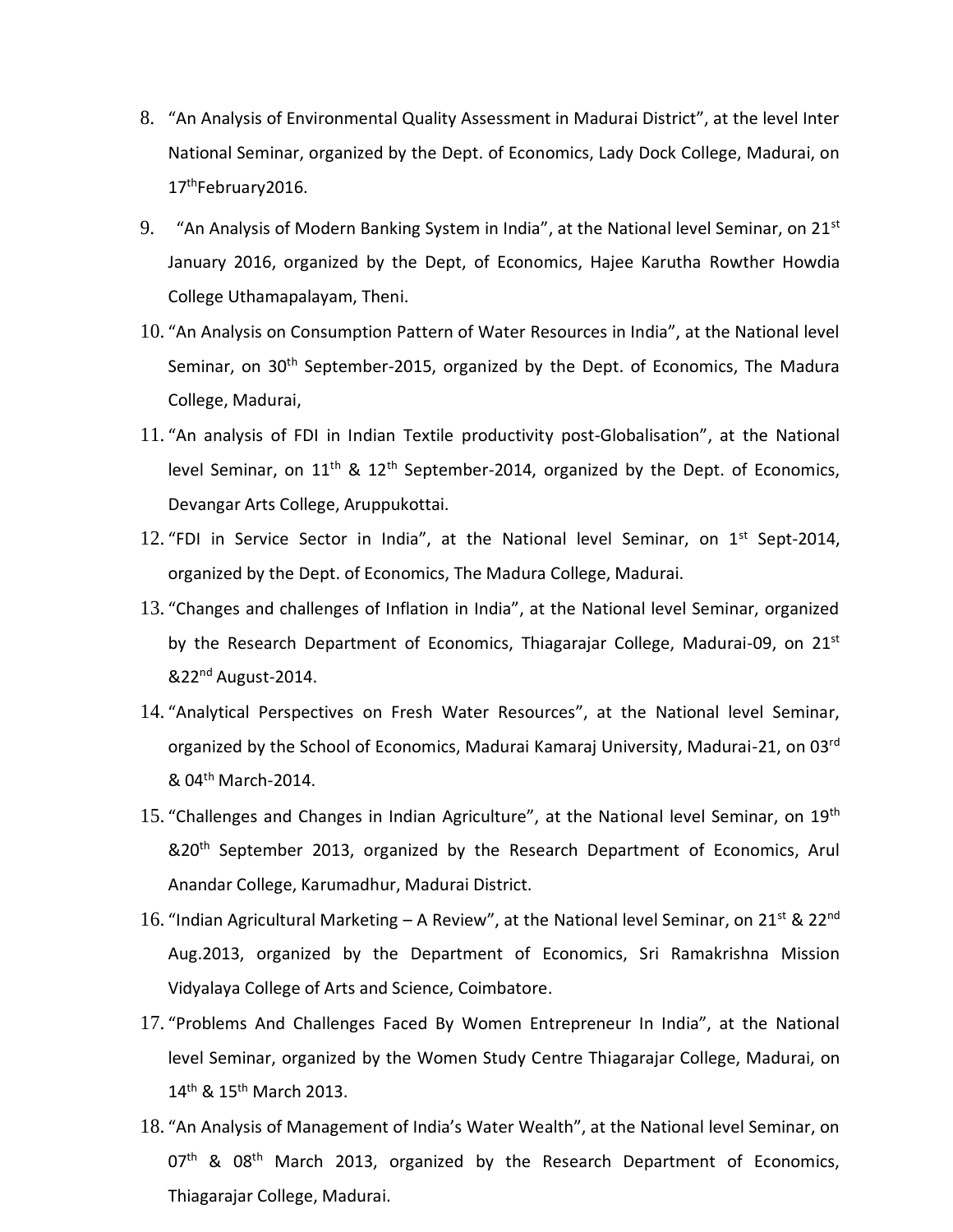- 19. "An Economic Study of Public Distribution System in Madurai City", UGC sponsored two days National Seminar, organized by the Department of Economics, Erode Arts College, Erode, on  $4<sup>th</sup>$  & 05<sup>th</sup> January 2013.
- 20. "Unregulated practice of Pricing of Water An Analysis", at the National level Seminar, organized by the Research Department of Economics, The Madura College, Madurai, on 26<sup>th</sup> August 2012.
- 21. "Impact of climate change on water resources", in the two day National Seminar, organized by the Department of Economics, Ayya Nadar Janaki Ammal College, Sivakasi, on 5<sup>th</sup> & 06<sup>th</sup> March 2012.
- 22. "Perspectives on Water supply in India", at the National level Seminar, organized by the School of Economics, Madurai Kamaraj University, Madurai, on 28th February 2012.
- 23. "Global Economic crisis and its impact on Indian Industry", at the National level Seminar,"Organized by the Research Department of Economics", PMT College, Usillampatti, on 28<sup>th</sup> February 2012.
- 24. *"*Inclusive Growth and Water Management in India", at the State Level Seminar, organized by the Research Department of Economics, Thiagarajar College, Madurai-09, on 28<sup>th</sup> February 2012.
- 25. "Micro Finance Key to Eradicate Poverty among Rural Masses*",* at the National level Seminar, on  $5<sup>th</sup>$  &  $6<sup>th</sup>$  January 2012, organized by the Research Department of Economics, The Madura College, Madurai.
- 26. "Education matters for Health, at the State Level Seminar"*,* organized by the Research Department of Economics, Thiagarajar College, Madurai-09, on 14<sup>th</sup> August 2011.
- 27. "Infrastructural Development in India, at the State Level Seminar"*,* organized by the Department of Economics, The Madura College, Madurai-11, on 21<sup>st</sup> February 2008.
- 28. "Economic Reforms in Rural Development, at the State Level Seminar*",* organized by the Department of Economics, Thiagarajar College, Madurai-09, on 21<sup>st</sup> August 2005.
- 29. "Rural Infrastructure in India, at the State Level Seminar", organized by the Department of Economics, Thiagarajar College, Madurai- 09, on 01<sup>st</sup> March 2005.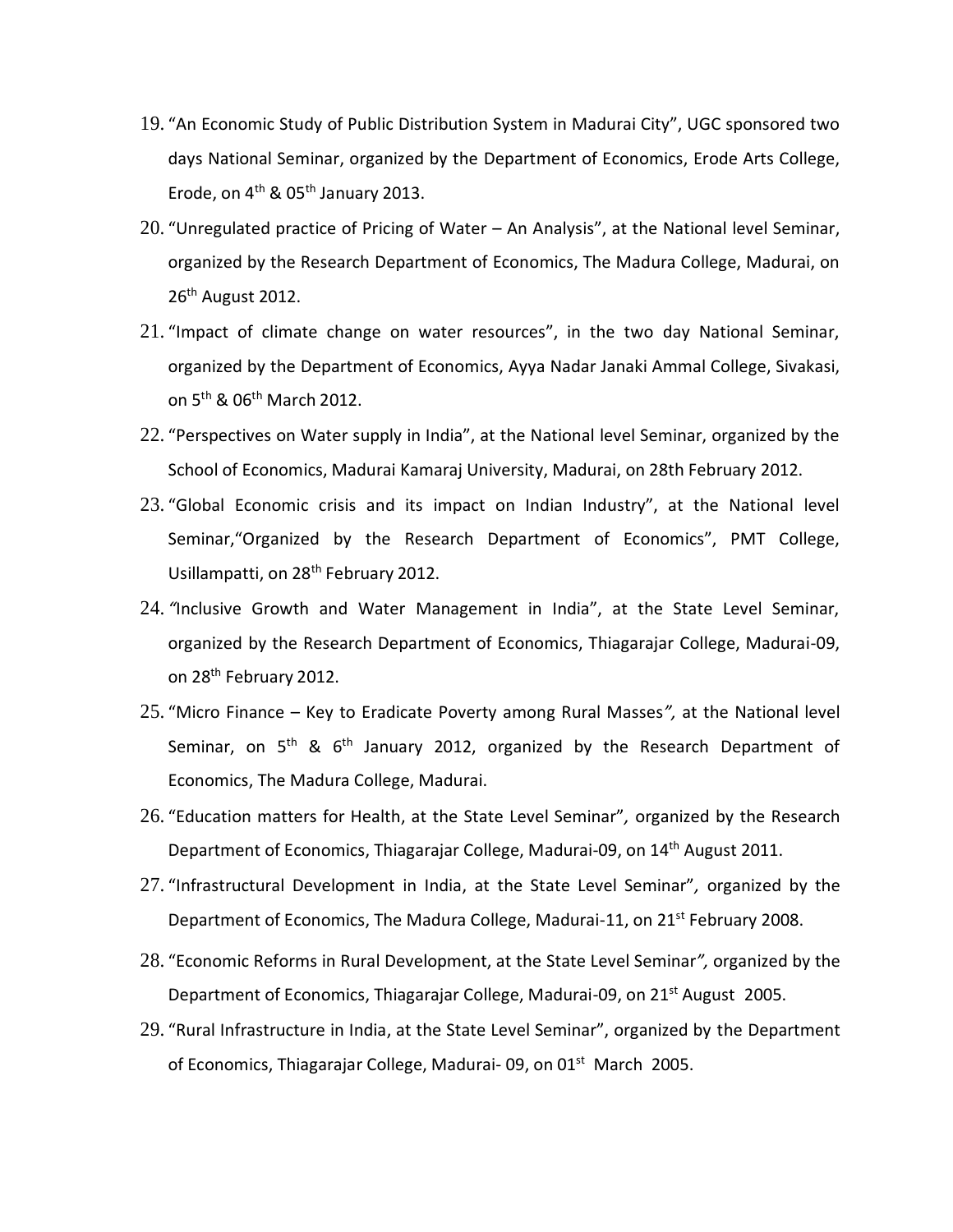# **Papers published in the Journals (With ISSN)**

- **Demonetization and its Impact on Indian Economy,** Devanga Arts College MANAS (A Multidisciplinary Research Journal)**, Vol.09, No:1, pp 56-60** (ISSN: 0976-8130) Impact Factor1.891**.**
- **An Analysis on Composition and Growth of Population Ageing in India**, Devanga Arts College MANAS (A Multidisciplinary Research Journal**, Vol.07, No:1, pp 56-60** (ISSN: 0976-8130)**.**
- **An Analysis of Management of India's Water Wealth**, Shanlax International Journal of Economics Vol.01, Special issue :2, pp 90-95 (ISSN No:2319-961X), April- 2013.

## **Papers published in the Journals (With ISBN)**

- **Candid analysis on Teaching, Research and Extension**, Benchmarks for Excellence in teaching & Vealualuation Thiyagarajar college – Publication Division, April-2016, pp 36-42, (ISBN : 978-93-83209-04-0).
- **An Analysis on Consumption Pattern of Water Resources in India**, India in Global Economy, Edited by Dr.S.Theenathayalan,Vergal Publication, December 2015, pp 321-325, (ISBN : 978-93-851093-48).
- **A Study on Water Utilisation pattern and household water management**, Water Conservation and its Impact on Indian Economics, Shanlax Publication, February 2015, pp 143-150, (ISBN : 978-93-851093-48).
- **An analysis of FDI in Indian Textile productivity post-Globalisation**, Foreign Direct Investment in Indian Retail Sector , Shanlax Publication, September-2014, pp 249-256 (ISBN : 978-93-80686-54-7).
- **A Study of Foreign Direct Investment in India's Health Care Sector**, Growth of FDI in India, Edited by Dr.S. Theenathayalan, Shanlax Publication, September- 2014, pp 298- 301, (ISBN : 978-93-80657-60-8).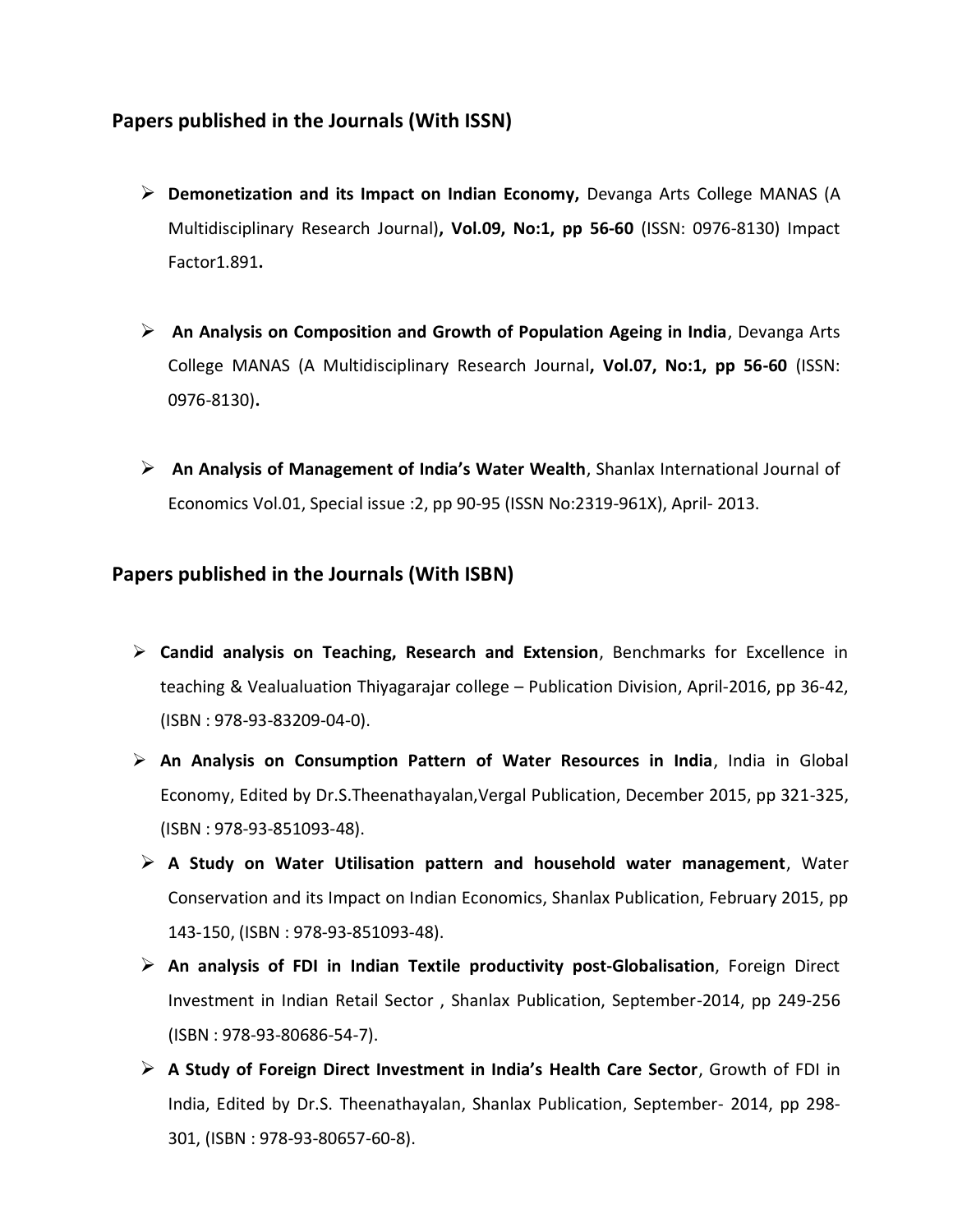- **Changes and challenges of Inflation in India**, Economics of Inflation Dynamics, Edited by Dr.S.Kanagasabai, Shanlax Publication, August-2014, pp 151-155, (ISBN : 978-93- 80686-35-6).
- **Analytical Perspectives on Fresh Water Resources**, Challenge and Changing Scenarios in Rural Development. Edited by Dr.R.Muthulakshmi, March-2014, pp 332-335, (ISBN : 978- 93-80686-74-5).
- **An Economic Study of Public Distribution System in Madurai City**, Food Security in India Edited by Dr.R.Venkatachalam, February–2013, pp 266-271, (ISBN : 978-81- 920478-3-6).
- **An Analysis of Management of India's Water Wealth**, Economic Upliftment and Inclusion – Changes and Challenges, Edited by Dr.S.Kanagasabai, Shanlax Publication, March-2013, pp 259-265, (ISBN : 978-93-80686-34-9).

### **Workshop attended**

 Participated in the **Ten Days Workshop on Research methodology Course** held on 20th & 30<sup>th</sup> November 2012, at the Department of Economics, Lucknow University, Loucknow, Uttar Pradesh.

## **Other Activities**

- NCC Army **'B' & 'C' Certificate holder.**
- Participated in the **Army Attachment Camp** was attached 2 Engineer Regiment held at secundrabad, **Andrapradesh**, between 19-04-2004 to 02-02-2004.
- Attended and **Won Bronze medal** for the District firing competition conducted by Madurai District Rifle Club, held on  $7<sup>th</sup>$ ,  $8<sup>th</sup>$  and  $9<sup>th</sup>$  February 2003.
- One year served as cadet at the School level **Bharat Scout Unit** at Government High School, Kattanoor.